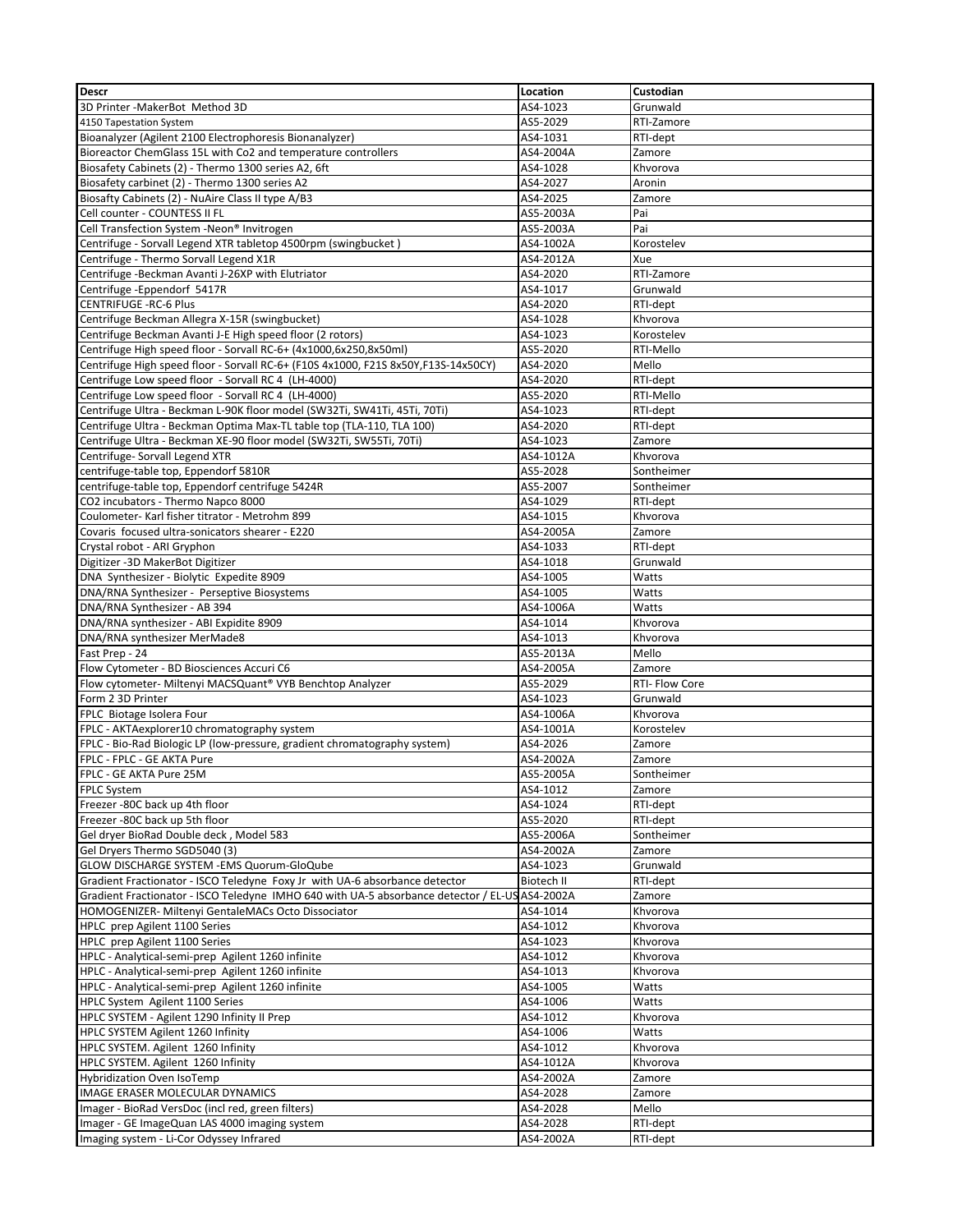| <b>IMAGING SYSTEM-Bio-Rad -ChemiDoc MP</b>                                   | AS5-2014A | Mello        |
|------------------------------------------------------------------------------|-----------|--------------|
| IMAGING SYSTEM- Bio-Rad - ChemiDoc MP                                        | AS5-2005  | RTI-dept     |
| Incubator for microbiology - Isotemp Gravity 30 C                            | AS4-1024  | RTI-dept     |
| Incubator for microbiology - Isotemp Gravity 37 C                            | AS4-1024  | RTI-dept     |
| Indrop- Cell counter Countess (with GFP light cube)                          | AS5-1001A | Garber       |
|                                                                              |           |              |
| K100X glow discharge                                                         | AS4-1001A | Korostelev   |
| Laser cutter -Glowforge Pro                                                  | AS4-1003  | Grunwald     |
| LCMS Agilent LCMS system                                                     | AS4-1023  | Khvorova     |
| LCMS Agilent Accurate MassQ-TOF LCMS system                                  | AS4-1023  | Khvorova     |
| Liquid Scintillation Counter - PerkinElmer Tri-Carb 2910                     | AS4-2028  | RTI-dept     |
| Lonza 4D Nucleofector system                                                 | AS4-2012A | Xue          |
| Luminometer - GlowMax Multi with injectors                                   | AS4-2010  | Aronin       |
| Luminometer - Turner veritas with injectors                                  | AS4-2005A | Zamore       |
| Lyophilizer - FreeZone Plus 2.5 Liter cascade Benchtop Freeze Dry System     | AS4-1031  | RTI-dept     |
| M900 easydip slide staining system                                           | AS4-1016  | Khvorova     |
| Maxwell 16 - (extracts DNA&RNA from tissue) Promega                          | AS4-2010A | Aronin       |
| Microfluidizer - Microfluidics M-110PS cell disruptor                        | AS4-2020  | RTI-Zamore   |
|                                                                              |           |              |
| Microplate Reader - BioTek Eon (absorbance)                                  | AS4-1031  | RTI-dept     |
| Microplate Reader - Fisher AccuSkan                                          | AS4-1006  | Watts        |
| Microplate Reader - Molecular Devices SpectraMax M5 (Ab/FL/Lumin/FP/Cuvette) | AS4-1031  | RTI-dept     |
| Microplate Reader - Tecan Infinite M1000 Pro (Ab/FL/Lumin/FP/NanoQuant)      | AS4-1031  | RTI-dept     |
| Microscope - EVOS fluorescent                                                | AS5-2013  | Mello        |
| Microscope - Leica DMi8 Inverted Fluorecent                                  | AS4-1032  | RTI-Zamore   |
| Microscope - Leica DMIL Led                                                  | AS5-2007A | Sontheimer   |
| Microscope - Nikon DIAPHOT 200                                               | AS5-2025  | Zamore       |
| Microscope - Nikon Eclipse Ti - inverted Epi-fluorescent                     | AS4-2011A | RTI-dept     |
| Microscope - Nikon Injection scope                                           | AS5-2025  | Mello        |
| Microscope - Olympus TIRF                                                    | AS4-1024A | RTI-dept     |
| Microscope - TIRF                                                            |           |              |
|                                                                              | S5-212    | Zamore/Mello |
| Microscope - Upright Nikon Eclipse E600                                      | AS4-2007A | Aronin       |
| Microscope - Zeiss Axioplan 2 GFP scope                                      | AS5-2025A | Mello        |
| Microscope - ZEISS AXIOSCOPE 50 (2)                                          | AS5-2025  | Zamore       |
| Microscope - Zeiss Axiovert 200M Confocal Microscope                         | AS5-2025B | Mello        |
| Microscope - ZEISS Invertaskop                                               | AS4-1029  | RTI-dept     |
| Microscope - Carl Zeiss - Inverterskop 40C                                   | AS4-1029  | RTI-dept     |
| Microscope - Inverted Nikon Eclipse TS100                                    | AS4-2007A | Aronin       |
| Microscope - Leica M205C                                                     | AS4-1033  | Korostelev   |
| Microscope - Nikon Eclipse TS100                                             | AS5-1001A | Garber       |
| Microscope - SZH-10                                                          | AS4-1034  | Korostelev   |
| Microscope System                                                            | AS4-1018A | Grunwald     |
| Microscopes - MZFL111                                                        | AS4-2006A |              |
|                                                                              |           | Zamore       |
| Microtome - Leica VT1000S                                                    | AS4-2027  | Aronin       |
| Milling Machine-Tormach Series 3                                             | AS4-1027  | Grunwald     |
| Mixer Mills - Retsch (PM100, MM301)                                          | AS4-1012A | RTI-dept     |
| Nano drop - Thermo                                                           | AS4-1005  | Watts        |
| NanoDrop 1000                                                                | AS4-1001A | Korostelev   |
| NanoDrop OneC                                                                | AS5-2004A | Pai          |
| Needle Puller- Narishige Japan PN-30                                         | AS5-2025B | Mello        |
| Nexcelom Bioscience Cellometer Auto1000                                      | AS4-1028  | Khvorova     |
| Nitrogen Gas Generator                                                       | AS4-1023  | Khvorova     |
| Nucleofector - Amaxa                                                         | AS4-2013  | Xue          |
| Oligo Synthesizer GE ÄKTA Oligopilot 100 system                              | AS4-1013A | Khvorova     |
| Osmometer Freezing Point (for 50 uL sample)-Precision Systems µOSMETTE 5004  | AS4-1017  | Grunwald     |
|                                                                              |           |              |
| Oven - Baking Oven                                                           | AS4-1037  | RTI-dept     |
| Oven - Hybridization Oven UVP HB-1000                                        | AS4-2003A | Zamore       |
| PCR - Bio-Rad C1000                                                          | AS4-1001A | Korostelev   |
| PCR - Bio-Rad C1000                                                          | AS4-1031  | RTI-dept     |
| PCR - Blo-Rad Real Time CFX96                                                | AS4-1031  | RTI-dept     |
| PCR - BioRad C1000                                                           | AS4-2027  | Aronin       |
| PCR - Cole-Parmer PCRmax Quad Cyclers                                        | AS4-2004A | Zamore       |
| PCR - QuantStudio 5 Real Time PCR                                            | AS5-2013  | Mello        |
| PCR - Real Time Bio-Rad CFX96 Touch                                          | AS4-1031  | RTI-dept     |
| PCR - Real Time Bio-Rad CFX96                                                | AS4-2001A | Zamore       |
| PCR - Eppendorf Master Cycler Pro S                                          | AS5-1001  | Garber       |
| PCR - Eppendorf Master Cycler Pro S                                          | AS5-1001  | Garber       |
| PCR BioRad C1000                                                             | AS4-2027  |              |
|                                                                              |           | Aronin       |
| PCR Invitrogen Proflex                                                       | AS5-2003A | Pai          |
| PCR Invitrogen Proflex                                                       | AS5-2004A | Pai          |
| PCR-Mastercycler                                                             | AS5-2007  | Watts        |
| PCR-Veriti® 96-Well Thermal Cycler (4)                                       | AS4-2010A | Xue          |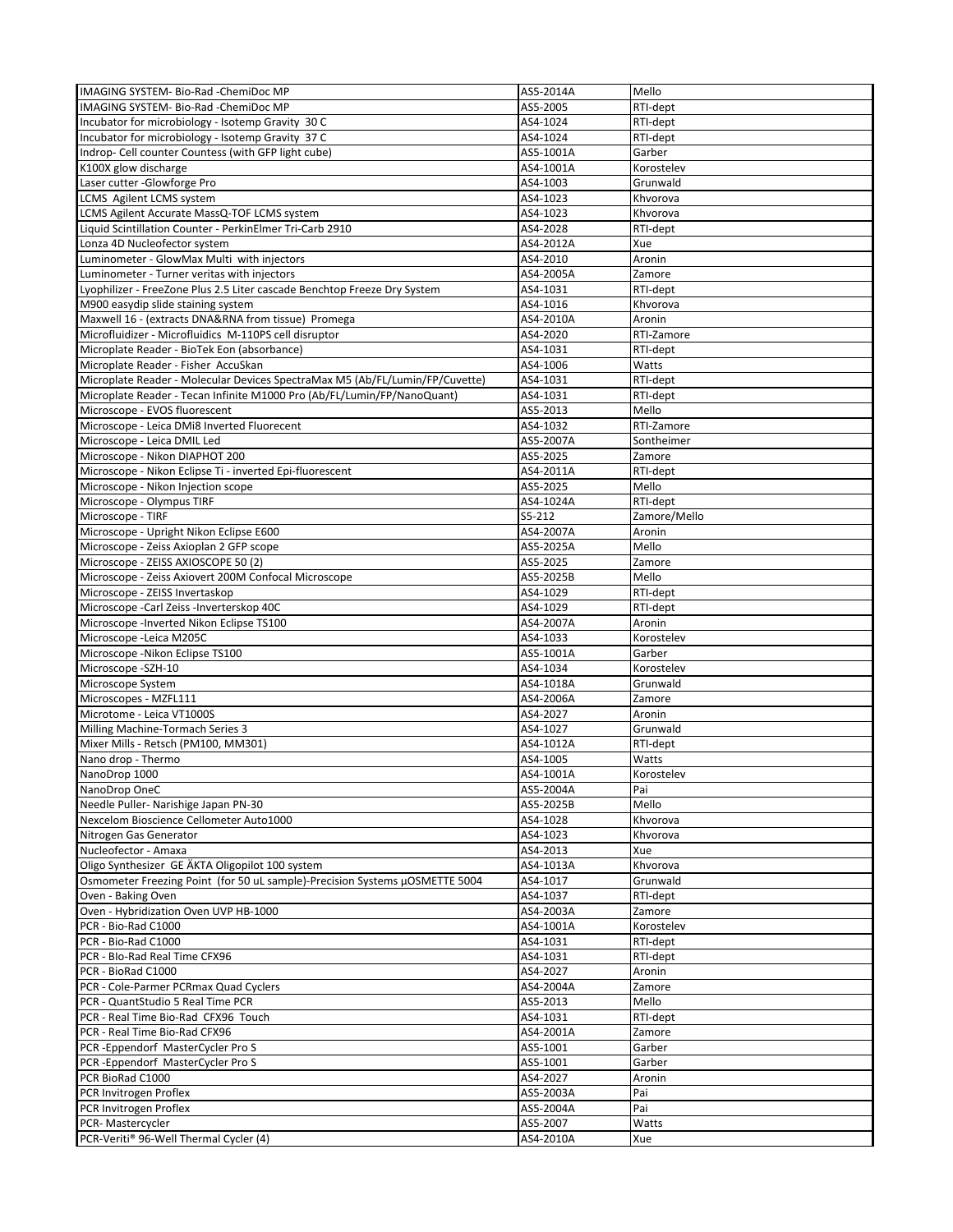| <b>PCR. PTC-100</b>                                                                                                 | AS5-2025              | Zamore               |
|---------------------------------------------------------------------------------------------------------------------|-----------------------|----------------------|
| <b>PCR. PTC-1160</b>                                                                                                | AS4-2007              | Aronin               |
| <b>PCR. PTC-1160</b>                                                                                                | AS4-2027              | Aronin               |
| Phosohorimager-Typhoon FLA7000                                                                                      | AS4-2028              | RTI-dept             |
|                                                                                                                     |                       |                      |
| PhosphorImager - Fuji FLA 9500 Typhoon laser bio-imaging Scanner                                                    | AS4-2028              | RTI-dept             |
| Photoreactor (UVA & UVC) - Luzchem LZC-4X with timer and portable carousel                                          | AS4-1016A             | Khvorova             |
| PippinHT                                                                                                            | AS4-2001              | RTI-dept             |
| <b>Piston Gradient Fractionator</b>                                                                                 | AS4-1001A             | Korostelev           |
| Plasma cleaner - basic                                                                                              | AS4-1010A             | RTI-dept             |
| Plate washer Biotek ElX405 Auto                                                                                     | AS4-1015              | Khvorova             |
| Printer-3D MakerBot Replicator desktop 3D printer                                                                   | AS4-1018              | Grunwald             |
| Qiagen TissueLyser II                                                                                               | AS4-1012A             | Khvorova             |
| QuantiGene ovens                                                                                                    | AS4-1016              | Khvorova             |
| <b>Qubit Fluorometer</b>                                                                                            | AS4-1017              | Grunwald             |
| R3 Rotavapor with heating bath, C-condenser, STJ 24/40 evaporating, Buchi model R-3 HIAS4-1014A                     |                       | Khvorova             |
|                                                                                                                     |                       |                      |
| Refractometer- Projection Abbe , Edmund Optics WY1A                                                                 | AS4-1017              | Grunwald             |
| Rotavapor (2)                                                                                                       | AS4-1006A             | Watts                |
| SAFETY CABINET                                                                                                      | AS4-1028              | Khvorova             |
| SAFETY CABINET -1300 Series A2 -Thermo Scientific                                                                   | AS5-1001A             | Garber               |
| Safety Cabinet -1300 Series A2 -Thermo Scientific                                                                   | AS5-2028              | Sontheimer           |
| Safety Cabinet -1300 Series A2 -Thermo Scientific                                                                   | AS4-1029              | Watts                |
| Safety Cabinet -1300 Series A2 -Thermo Scientific (2)                                                               | AS5-2003A             | Pai                  |
| Safety Cabinet -1300 Series A2 -Thermo Scientific (2)                                                               | AS5-2007A             | Sontheimer           |
| Safety Cabinet -1300 Series A2 -Thermo Scientific (2)                                                               | AS4-2012A             | Xue                  |
|                                                                                                                     |                       |                      |
| Sequencing System - Illumina - MiniSeq                                                                              | AS5-2005              | Sontheimer           |
| Sequencing System - Illumina -MiniSeq                                                                               | AS4-2012A             | Xue                  |
| Sequencing System - Illumina NextSeq500                                                                             | AS5-2029              | RTI-Zamore           |
| Shaker - Eppendorf New Brunswick Innova 44                                                                          | AS4-1023              | RTI-dept             |
| Shaker - Eppendorf New Brunswick Innova 44                                                                          | AS4-1023              | RTI-dept             |
| Shaker - Eppendorf New Brunswick Innova 44                                                                          | AS5-2020              | Sontheimer           |
| Shaker - Eppendorf New Brunswick Innova 44R                                                                         | AS4-1023              | RTI-dept             |
| Shaker - Eppendorf New Brunswick Innova 44R                                                                         | AS4-1023              | RTI-dept             |
|                                                                                                                     |                       |                      |
| Shaker - Eppendorf New Brunswick Innova 44R                                                                         | AS5-2020              | RTI-dept             |
| Shaker - Eppendorf New Brunswick Innova 44R                                                                         | AS5-2020              | Sontheimer           |
| Shaker - Thermo MAXQ 8000 - 443/493 Triple incubator shaker                                                         | AS5-2020              | RTI-Mello            |
| Sonicator - Branson D250                                                                                            | AS4-1009A             | RTI-dept             |
| Sonicator - Branson D450 (cup horn)                                                                                 | AS4-2028              | RTI-dept             |
| Sonicator - Diagenode Bioruptor                                                                                     | AS5-2020A             | Mello                |
|                                                                                                                     |                       |                      |
|                                                                                                                     |                       |                      |
| Sonicator - Diagenode Bioruptor Pico                                                                                | AS5-2004A             | Pai                  |
| Sonicator - Fisher model 120 sonic dismembrator                                                                     | AS4-2028              | RTI-dept             |
| Speed Vac Concentrator SPD111V                                                                                      | AS4-1031              | Watts                |
| SpeedVac - Savant DNA120                                                                                            | AS4-1031              | Khvorova             |
| SpeedVac - Thermo Savant SPD121P with RVT                                                                           | AS4-2002A             | Zamore               |
| SpeedVac - Thermo Savant SPD131DDA with RVT400                                                                      | AS4-1031              | RTI-dept             |
| SpeedVac Concentrator SPD111V                                                                                       | AS5-2006A             | Sontheimer           |
| Stereomicroscope - Leica M3Z                                                                                        | AS4-1018              | Grunwald             |
| Stereomicroscope - Leica MS5 Stereomicroscope (2)                                                                   | AS4-2006A             | Zamore               |
|                                                                                                                     |                       |                      |
| Stereomicroscope - Leica MZ6 Stereomicrscope (3)                                                                    | AS4-2006A             | Zamore               |
| Stereomicroscope - Leica MZFLIII with Spot RT3 CCD camera (Monochrome and color)                                    | AS4-2006A             | Zamore               |
| Stereomicroscope - Nikon SMZ645                                                                                     | AS4-2025              | Zamore               |
| Stereomicroscope - Zeiss Discovery Stereo GFP scope                                                                 | AS5-2025A             | Mello                |
| Stereotaxic Small Animal Frame -David Kopf Instruments (3)                                                          | AS2-1055              | Watts                |
| SYNTHESIZER -Biolytic -Dr.Oligo                                                                                     | AS4-1014              | Khvorova             |
| SYNTHESIZER-ABI-433A Peptide Synthesizer                                                                            | AS4-1012              | Khvorova             |
| SYRINGE PUMP                                                                                                        | AS2-1002              | Watts                |
| Teledyne Rf 200 Combiflash, flash purification system                                                               | AS4-1015A             |                      |
|                                                                                                                     |                       | Khvorova             |
| THERMOMIXER Eppendorf ThermoMixer C                                                                                 | AS5-1002              | Garber               |
| Tissue Slicer (Oscillating)- EMS OTS-5000                                                                           | AS4-2027              | Aronin               |
| UV box                                                                                                              | AS5-2014A             | Mello                |
| UV box- Spectroline UV Transilluminator                                                                             | AS4-1017              | Grunwald             |
| UV Crosslinker Stratalinker- with 254nm and 368nm bulbs                                                             | AS5-2014              | Mello                |
| UV Spectrophotometer - Agilent Varian Cary 50                                                                       | AS4-2028              | RTI-dept             |
| UV Spectrophotometer - Aglient Cary 60                                                                              | AS4-1007              | Watts                |
| UV Spectrophotometer - Beckman DU640 w/melting capabilities                                                         | AS4-2002A             | Zamore               |
|                                                                                                                     | AS5-2013              | Mello                |
| UV Spectrophotometer-NanoDrop ND-1000                                                                               |                       |                      |
| UV Spectrophotometer-NanoPhotometer P300 UV/Vis spectrophotometer                                                   | AS5-2028              | Sontheimer           |
| UV Stratalinker 2400 Stratagene                                                                                     | AS4-2003A             | Zamore               |
| VACUFUGE - Eppendorf Vacufuge Plus                                                                                  | AS4-1005              | Watts                |
| Viscosimeter (rotational type)- Brookfield LVDV3T Rheometer<br>Water system - Barnstead GenPure xCAD Plus UV/UF-TOC | AS4-1017<br>AS5-2006A | Grunwald<br>RTI-dept |